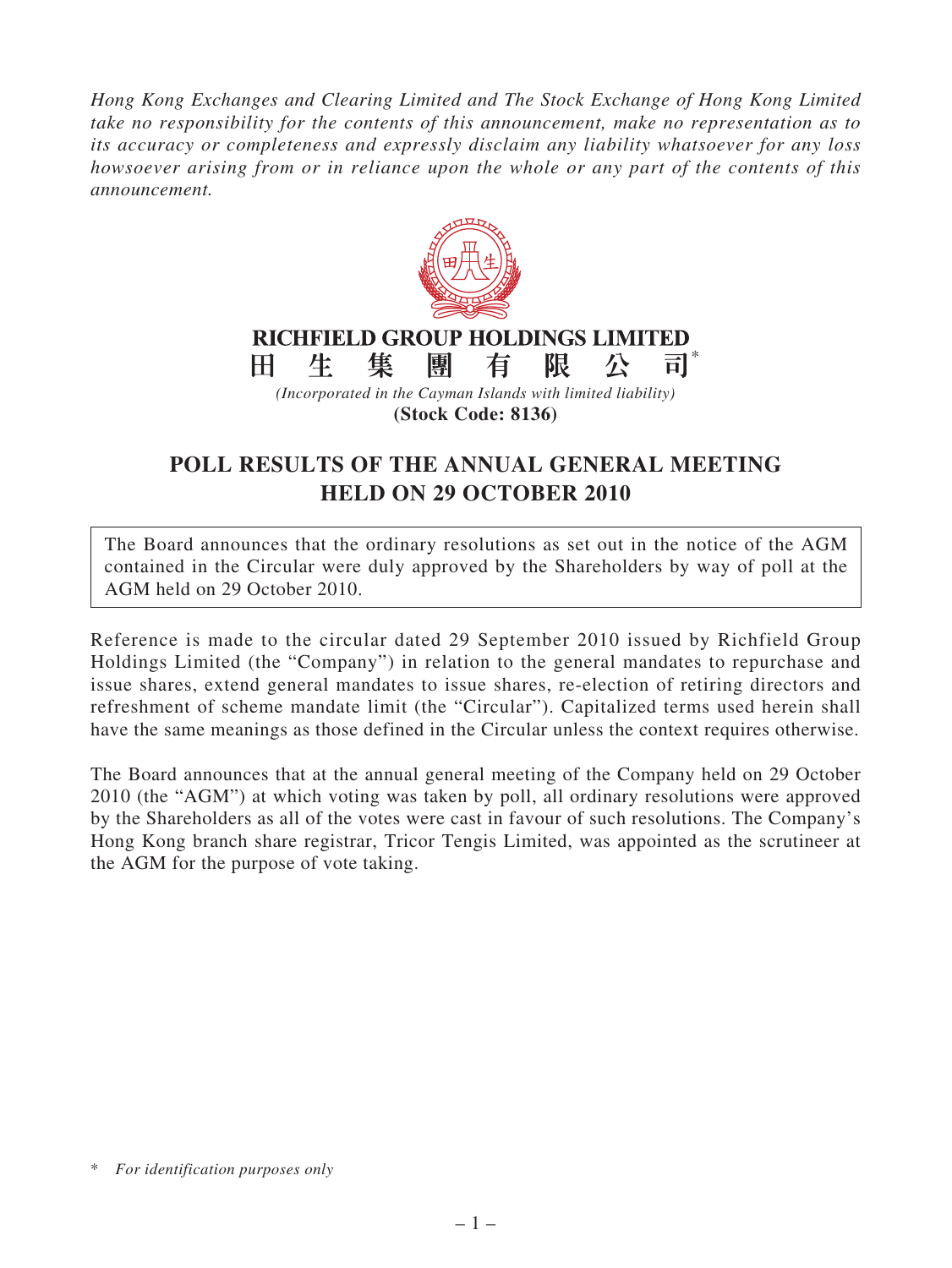As at the date of the AGM, a total number of 3,078,500,000 ordinary shares entitled the holders to attend and vote for or against all resolutions at the AGM. The number of ordinary shares represented by votes for and against the resolutions at the AGM were as follows:

| <b>ORDINARY RESOLUTIONS</b> |                                                                                                                                                             | For                        |      | <b>Against</b>             |                |
|-----------------------------|-------------------------------------------------------------------------------------------------------------------------------------------------------------|----------------------------|------|----------------------------|----------------|
|                             |                                                                                                                                                             | <b>Number of</b><br>shares | $\%$ | <b>Number of</b><br>shares | $\%$           |
| 1.                          | To receive and approve the audited<br>consolidated financial statements and the<br>reports of the Directors and auditors for<br>the year ended 30 June 2010 | 2,049,954,001              | 100  | $\overline{0}$             | $\overline{0}$ |
| 2.                          | (a) To re-elect Mr. Pong Wai San,<br>Wilson as executive Director                                                                                           | 2,049,954,001              | 100  | $\overline{0}$             | $\overline{0}$ |
|                             | (b) To re-elect Mr. Lee Wing Yin as<br>executive Director                                                                                                   | 2,049,954,001              | 100  | $\overline{0}$             | $\theta$       |
|                             | (c) To re-elect Mr. Li Chi Chung as non-<br>executive Director                                                                                              | 2,049,954,001              | 100  | $\overline{0}$             | $\overline{0}$ |
|                             | (d) To authorise the Board to fix the $ 2,049,954,001$<br>Director's remuneration                                                                           |                            | 100  | $\overline{0}$             | $\theta$       |
| 3.                          | To re-appoint the Company's auditors<br>and authorise the Board to fix their<br>remuneration                                                                | 2,049,954,001              | 100  | $\overline{0}$             | $\overline{0}$ |
| 4.                          | To grant a general mandate to the<br>Directors to issue, allot and otherwise<br>deal with the Company's shares                                              | 2,049,954,001              | 100  | $\theta$                   | $\theta$       |
| 5.                          | To grant a general mandate to the<br>Directors to repurchase the Company's<br>shares                                                                        | 2,049,954,001              | 100  | $\overline{0}$             | $\overline{0}$ |
| 6.                          | To extend the general mandate granted to<br>the Directors to allot, issue and deal with<br>the Company's shares by the amount of<br>shares repurchased      | 2,049,954,001              | 100  | $\overline{0}$             | $\overline{0}$ |
| 7.                          | To approve the refreshment of the 10%<br>scheme mandate limit on the grant of<br>options under the Share Option Scheme                                      | 2,049,954,001              | 100  | $\overline{0}$             | $\overline{0}$ |